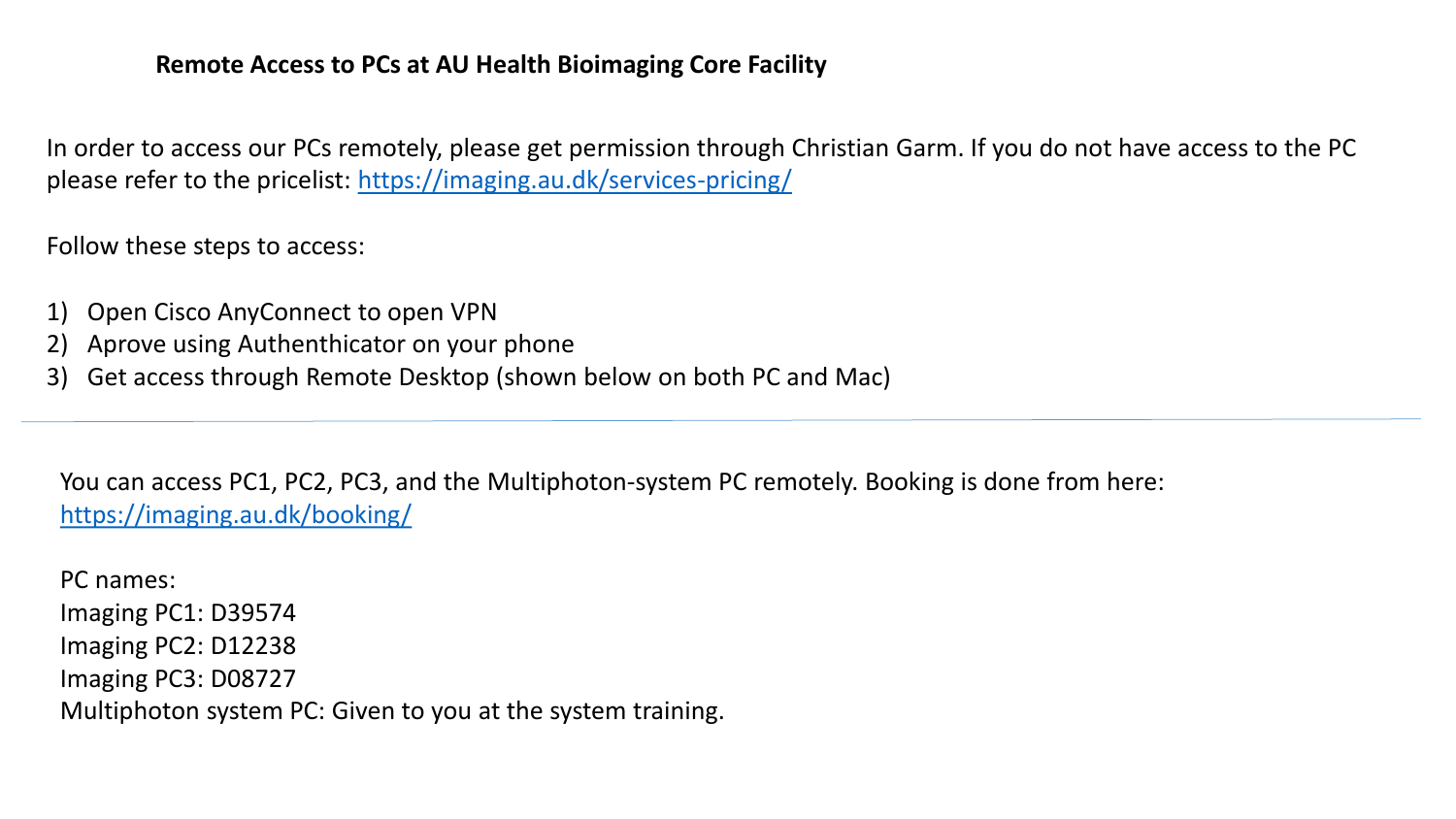If you are at Aarhus University using a wired LAN connection, you can skip this step. If you are using Wifi either from AU or from anywhere else you need to use VPN. Please follow these 3 steps:

- 1) Open VPN
- 2) Aprove on your phone
- 3) Access the PC you need using "Remote Desktop"

| Cisco AnyConnect Secure Mobility Client |                                                  |         | x |
|-----------------------------------------|--------------------------------------------------|---------|---|
|                                         | <b>VPN:</b><br>Ready to connect.<br>remote.au.dk | Connect |   |
|                                         |                                                  |         |   |



### 1) This step is at your computer  $2)$  This is your phone (requires installation of Authenticator)



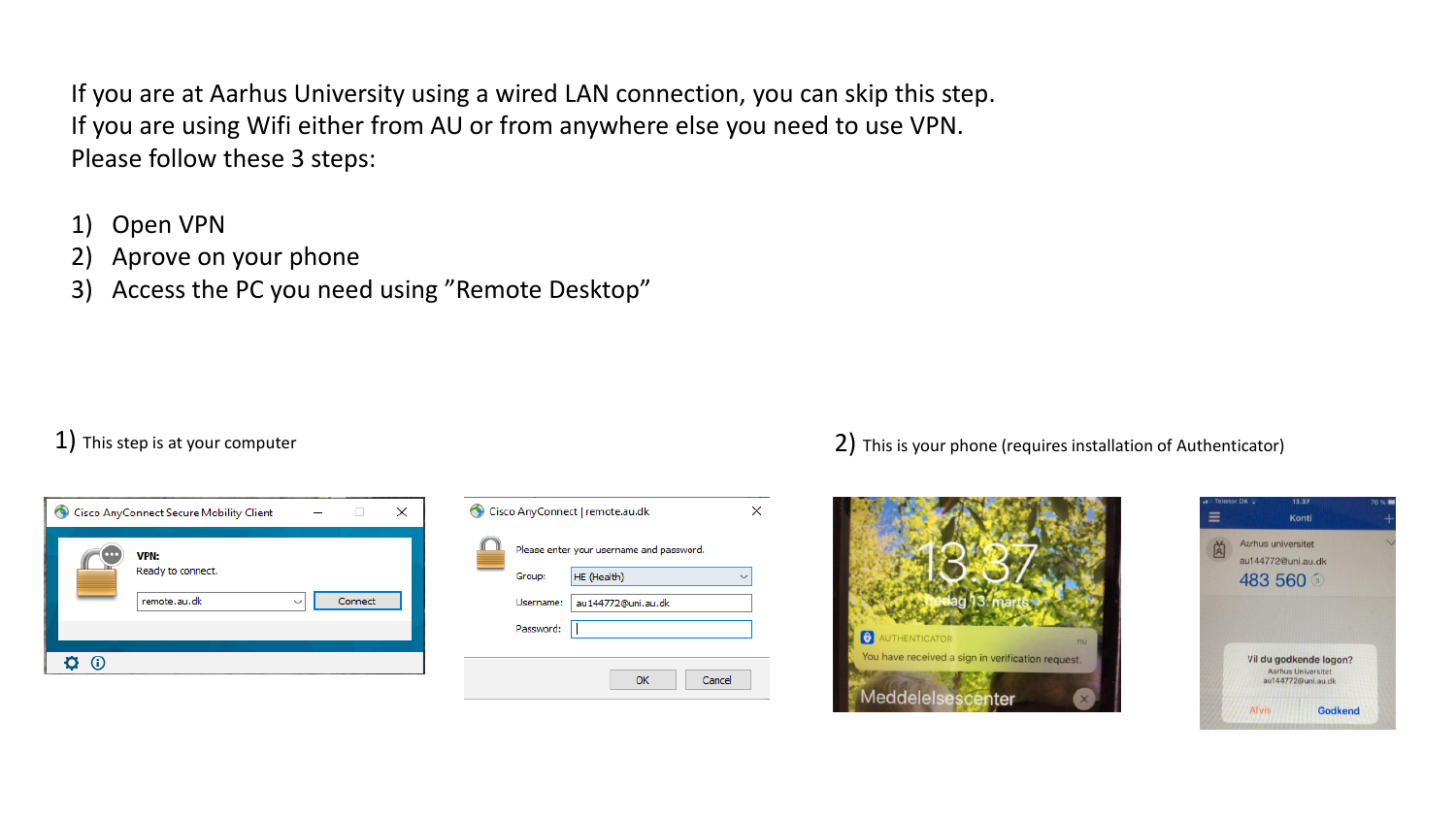3) Open "Remote Desktop" and type in the PC name with the extention "uni.au.dk", see below ex: d12238uni.au.dk

PC names: Imaging PC1: D39574 Imaging PC2: D12238 Imaging PC3: D08727



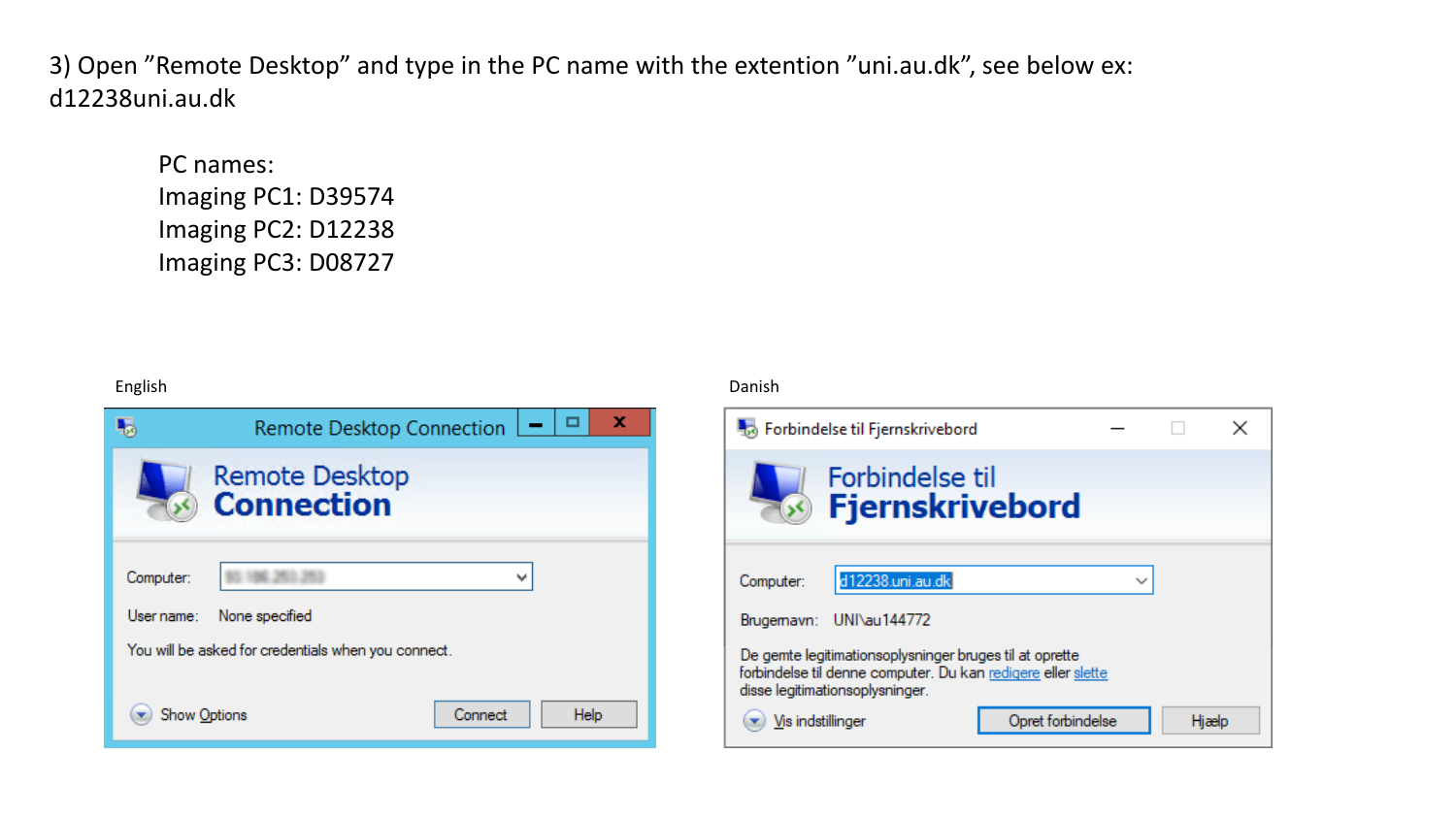# Type in your AU password to access

| Windows Sikkerhed<br>$\times$                                                             |          |  |  |  |  |
|-------------------------------------------------------------------------------------------|----------|--|--|--|--|
| Indtast dine legitimationsoplysninger                                                     |          |  |  |  |  |
| Disse legitimationsoplysninger bruges til at oprette forbindelse til<br>d08727.uni.au.dk. |          |  |  |  |  |
| Christian Hasselbalch Garm                                                                |          |  |  |  |  |
| Adgangskode                                                                               |          |  |  |  |  |
| UNI\au144772                                                                              |          |  |  |  |  |
| Husk mine brugeroplysninger                                                               |          |  |  |  |  |
| Flere valgmuligheder                                                                      |          |  |  |  |  |
| OK                                                                                        | Annuller |  |  |  |  |
|                                                                                           |          |  |  |  |  |

For your convenience save the remote PCs on your desktop